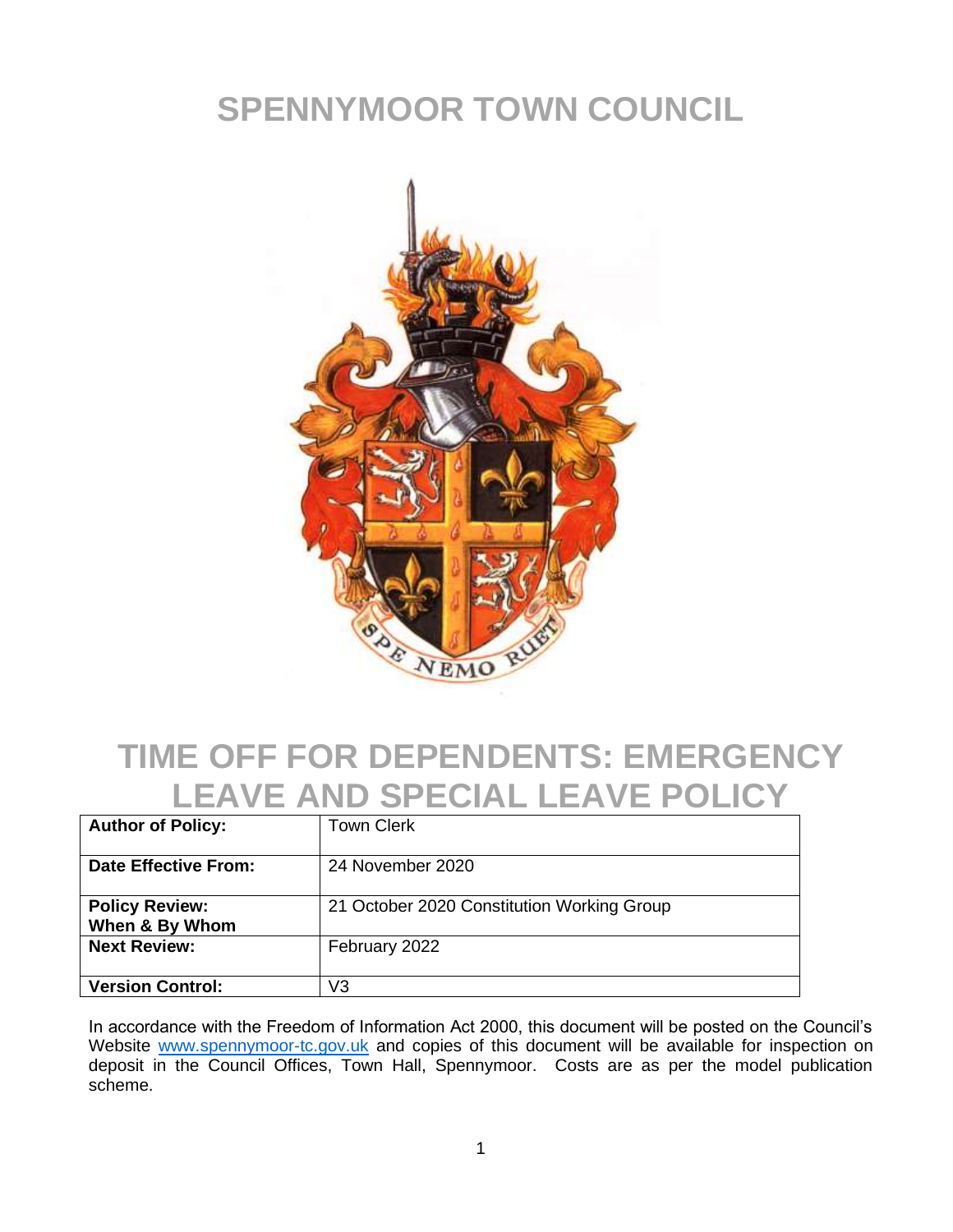#### Introduction

- 1.1 This policy is designed to comply with the rights granted to employees, by law, when taking time off to deal with an unforeseen emergency**.**
- 1.2 The right to emergency leave is available to everyone who has a contract of employment whether they work on a part-time or full-time basis.
- 1.3 Good attendance is a vital factor in the effective operation of Council business. High levels of attendance will help to maintain good quality services and an excellent professional reputation. Poor levels of attendance have a major impact on our colleagues and damage to our professional reputation.

# **2 Aims and Scope of the Policy**

- 2.1 This policy is used to support employees who need time off work to deal with certain unexpected or sudden emergencies concerning a dependent and to make any necessary longer term arrangements. It applies to all employees, regardless of length of service.
- 2.2 This does not apply to long term care arrangements such as child care or nursing a sick child or relative.
- 2.3 This policy applies to all staff and has been introduced to ensure that staff absences are handled in a fair and consistent manner. All staff absences will be recorded, monitored and managed. Should any occasions of lateness become a concern, management may use disciplinary action to address these concerns.

#### **3 Who is a dependent?**

3.1 A dependent may be a husband, wife, child or parent, or anyone living in your household as a member of the family. It may also be someone who relies on you for assistance who lives with you. This does not include tenants or boarders living in the family home.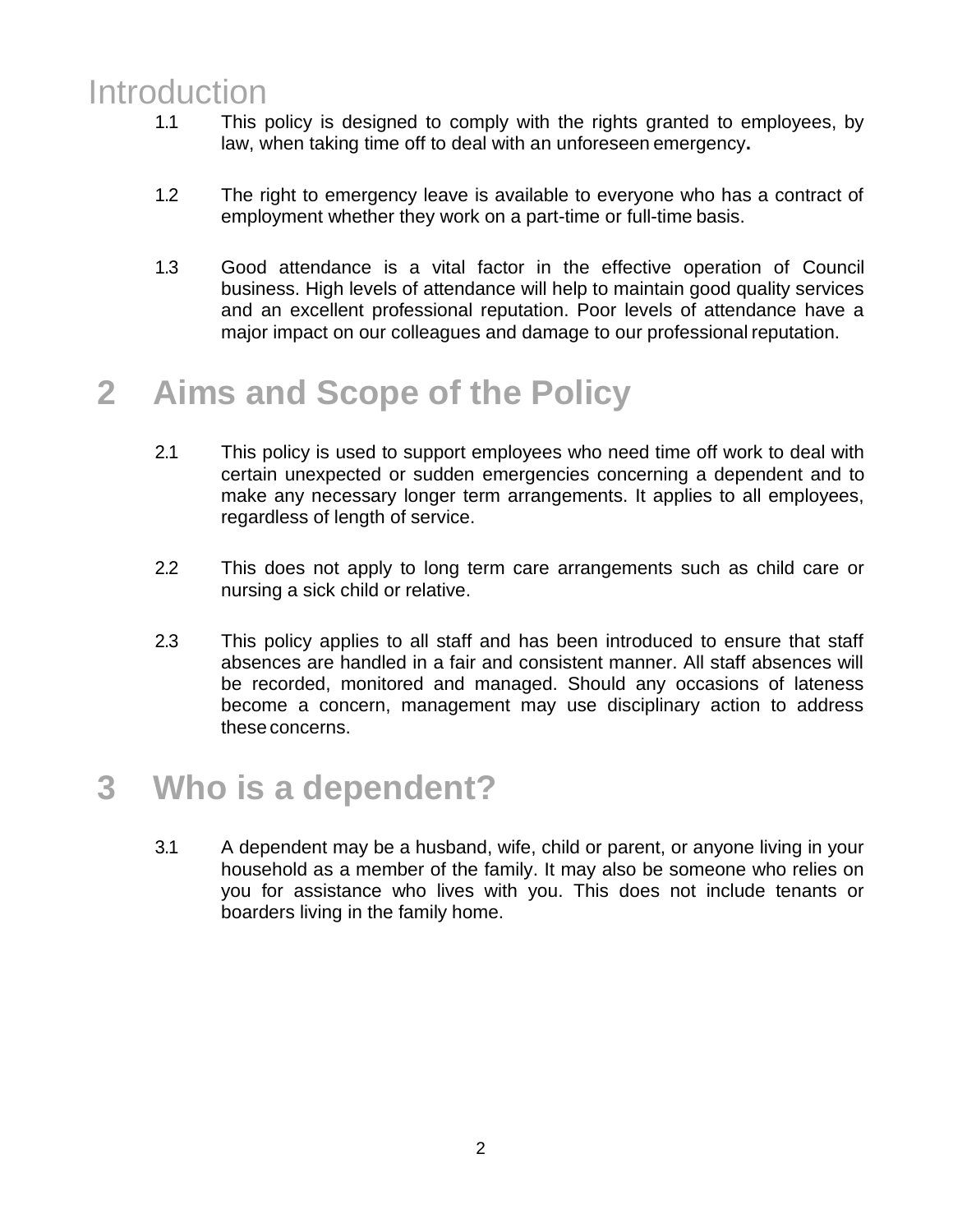# **4 When does this apply?**

- 4.1 This policy may apply
	- If a dependent falls ill, or has been injured or assaulted
	- When a dependent goes into labour
	- To make longer term care arrangements for a dependent who is ill or injured
	- To deal with the death of a dependent
	- To deal with an unexpected disruption or breakdown of care arrangements for a dependent
	- To deal with an unexpected incident involving an employee's child during school hours.

#### **5 Notification**

5.1 Employees must inform their line manager as soon as possible before their usual start time or as soon as the problem has occurred. Employees must say why they need the time off and how long they think it will take to resolve the problem.

## **6 How Much Time Can An Employee Take Off Work?**

6.1 Employees will be allowed reasonable time off work. The time off will vary depending on circumstances of the emergency. In many instances only a few hours will suffice to resolve any immediate problems. For most other cases, one day will be sufficient to deal with the problem.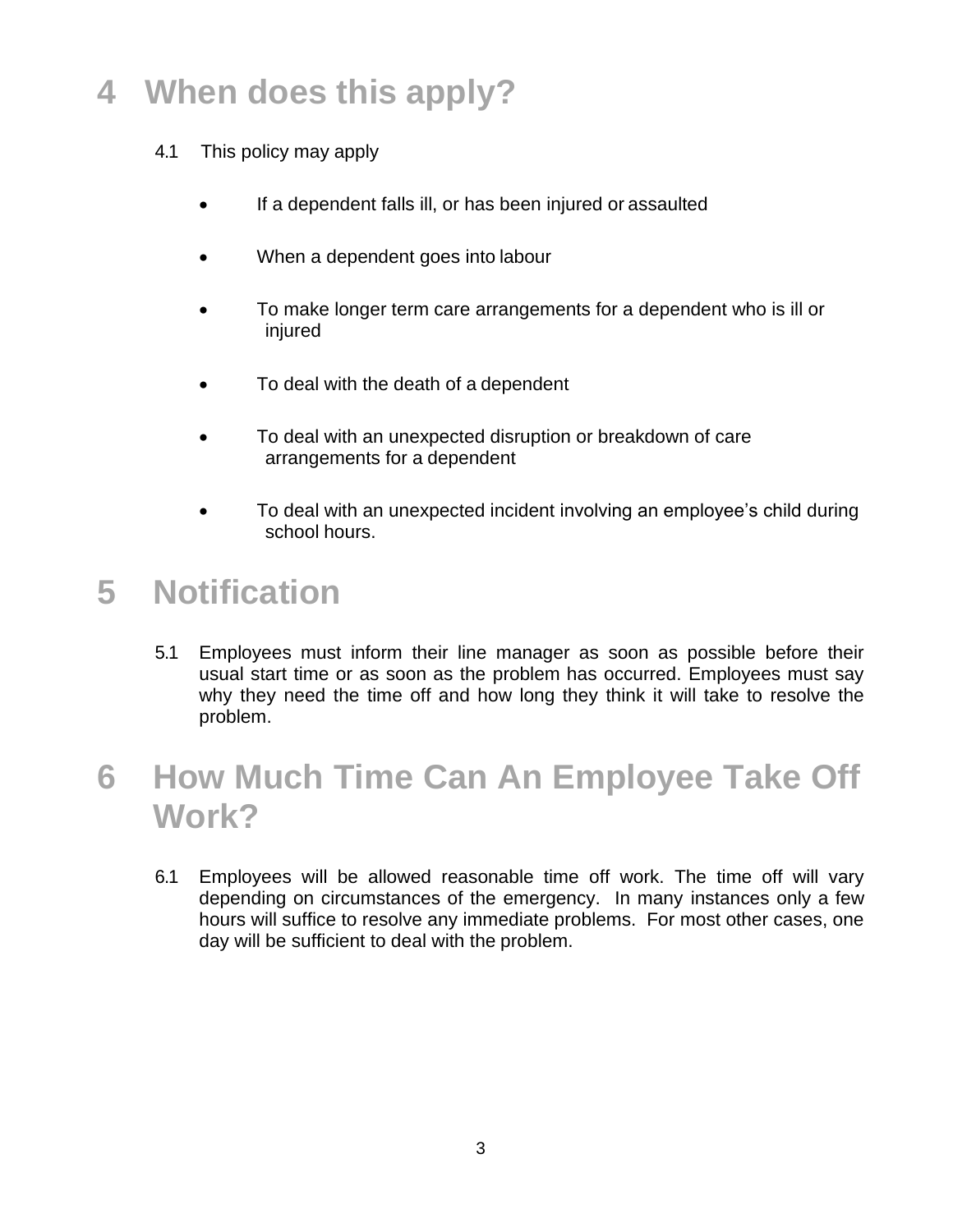# **7 Will employees be paid for the time off work?**

- 7.1 No, all time off for dependents (emergency leave) will be unpaid. There is no requirement to pay for time off for dependents. However, the emergency leave can be taken as holiday, or lieu time, if available.
- 7.2 If you are unable to take holiday or lieu all leave will be **unpaid**.

## **8 Extreme weather or other emergency conditions**

- 8.1 Should extreme weather conditions or other emergencies affect the functioning of the Council and the Council has to close for a short period, the following provisions will apply:
	- Closure for a period of time resulting in staff either being sent home from work or instructed not to attend work, staff will receive their normal average earnings/days' pay.
	- Should staff be unable to attend work due to severe weather conditions (e.g. unable to use their own transport and public transport services have ceased to operate, etc.) or other factors such as flight delays in returning from holiday, the emergency leave should be taken as holiday, or lieu time, ifavailable. If not available it will be unpaid leave.

#### **9 Compassionate leave**

- 9.1 Compassionate leave may be granted in circumstances such as the serious illness of a close relative.
- 9.2 Close relatives are defined as follows:
	- Mother/father
	- Son/daughter
	- Step child/adopted/foster child
	- Partner/spouse
	- Brother/sister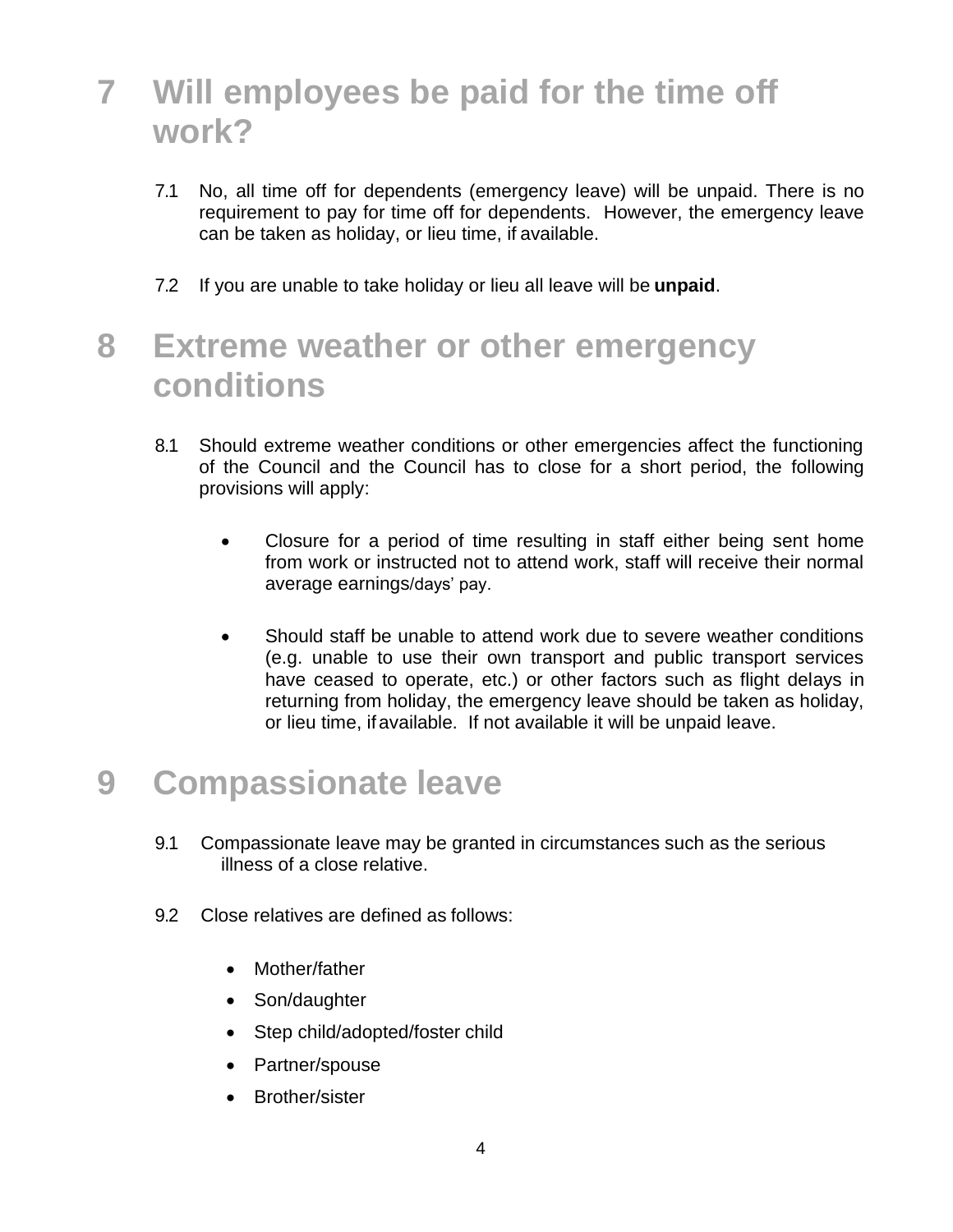- 9.3 Employees must seek authorisation from the Town Clerk to take compassionate leave.
- 9.4 The Council recognises that in such circumstances, employees may need longer away from work. If this can be accommodated, it will be on the basis of unpaidleave.
- 9.5 Flexible working may also be considered in circumstances where regular period(s) of time away from work are needed. Each case will be considered on an individual basis.

# **10 Examples of When This Policy Does Not Apply**

- 10.1 This policy would not apply in the following instances:
	- o A broken central heating boiler at home
	- o Problems with the family pet
	- o Accompanying a friend to hospital
	- o An event that is known in advance (i.e. taking a child to hospital for an appointment)

This list is not exhaustive; it is only intended for guidance.

#### **11 What If Employees Need Longer Time Off Work?**

- 11.1 This provision for time off (emergency leave) is for unforeseen matters. If employees know in advance that they will need some time off work, or if they need a longer period off work, then a request should be made for annual leave in the usualway.
- 11.2 If the employee has a child under the age of 18 or is a carer, consideration may be given to allowing flexible working. However, the needs of service delivery must be considered on an individual basis.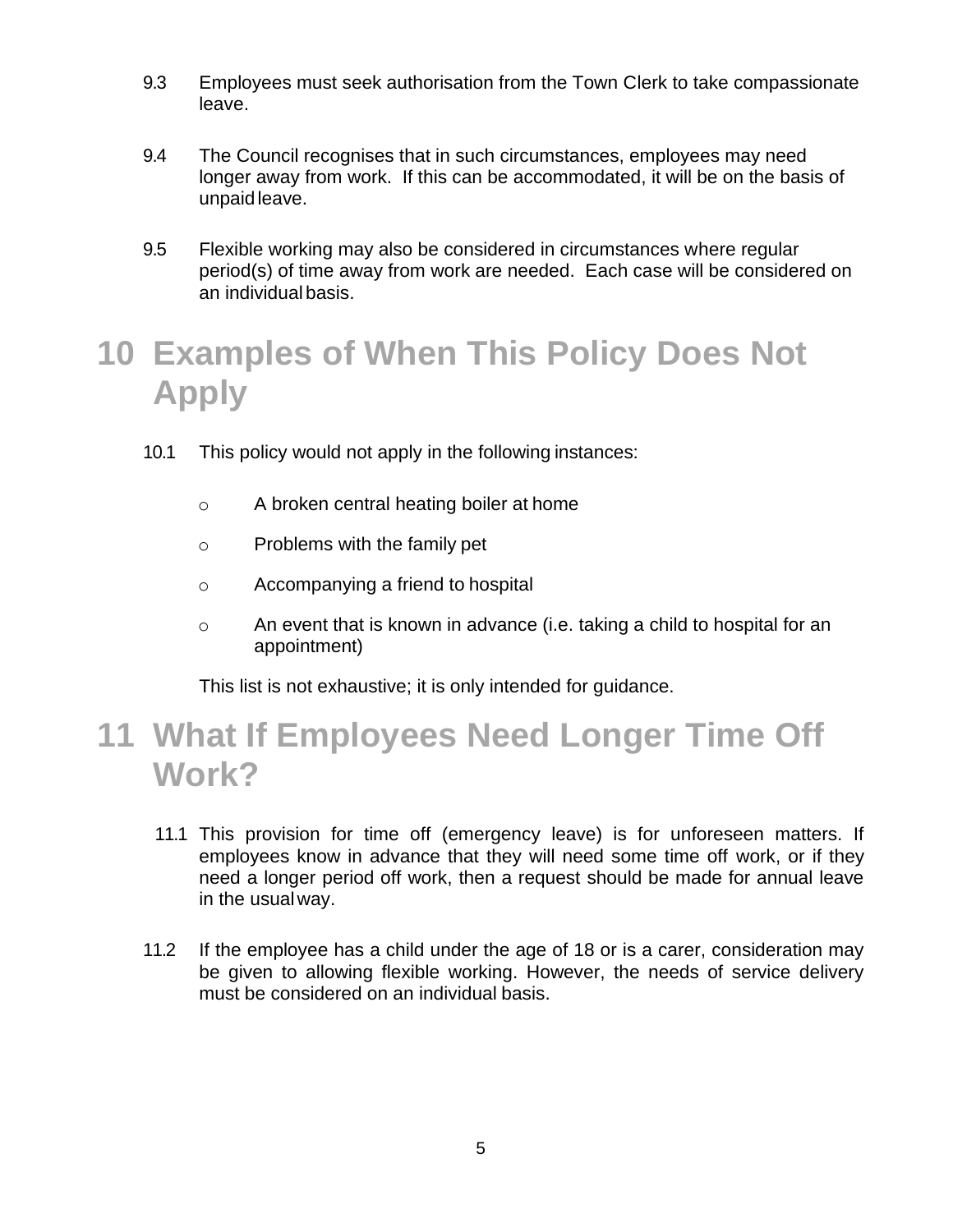- 11.3 A request can be made by an employee with 26 weeks' continuous service who cares or expects to care for a person who is 18 or over where the person in need of care is:
	- married to or the partner or civil partner of the employee, or;
	- a relative of the employee, or;
	- living at the same address as the employee.
- 11.4 Partner covers men and women who are not married but are living together as husband and wife and two people of the same sex who are not civil partners but are living together as if they are civil partners.

## **12 Abuse of the Policy**

12.1 This provision is for genuine emergencies regarding a dependent. Any abuse of this policy will be considered as a disciplinary matter and will be dealt with under the Town Council's Capability and Disciplinary Procedure.

# **13 Special Leave**

13.1 In addition to normal annual leave entitlements, requests for special leave will be considered under the following headings:-

# **14 Jury Service**

- 14.1 The appropriate National Agreements will apply to employees called to serve as jurors. An employee receiving a summons to serve on a jury must report the fact to his/her Manager/Town Clerk, who shall grant leave of absence, unless exemption is secured.
- 14.2 The employee shall claim the allowance for loss of earnings to which he/she is entitled under the Jurors' Allowances Regulations currently in force. He/she shall then have deducted from full net pay an amount equal to the allowance received. The Town Clerk must also indicate on this form if the employee is required to return to work if not required for jury service for full or part days.
- 14.3 Employees' attention is drawn to the fact that under the Local Government Pension Scheme Regulations, contributions based on full pay will be payable for the first 30 days' absence. If the absence continues after a period of 30 days, the employee will be deemed to have given notice that he/she elects to continue paying contributions based on full pay.